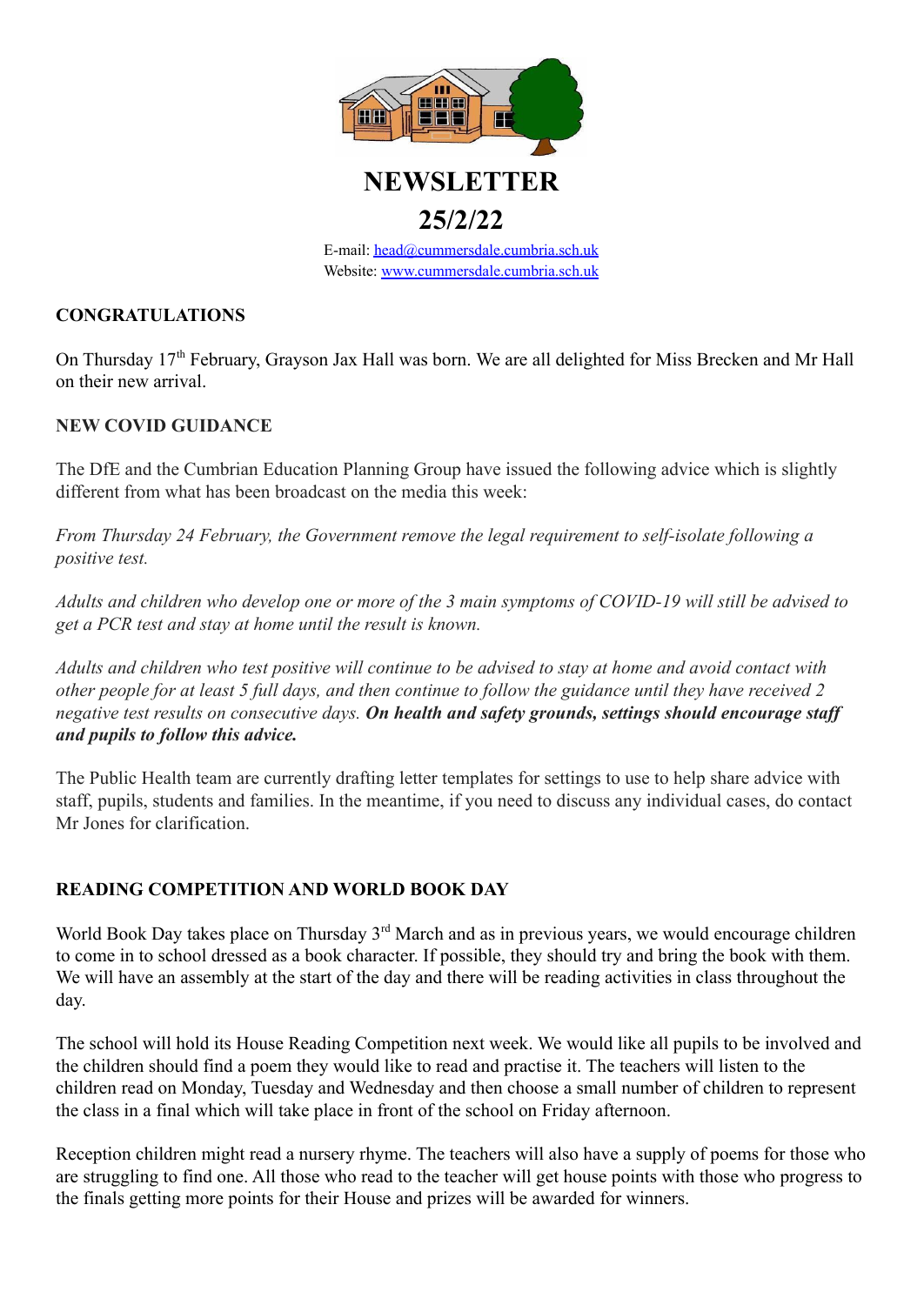We find that the children enjoy the reading competition and it increases confidence and their reading and public speaking skills.

## **STEM WEEK AND FIZZ POP SCIENCE DAY**

The school will be holding a STEM week from Monday 14<sup>th</sup> March where the children will concentrate on Science, Technology, Engineering and Maths. To get this week going the school will be hosting a Fizz Pop Science Day on Thursday 10<sup>th</sup> March where various experiments (and fizzes and bangs!) will be taking place.

## **CHESS**

The Delancey Chess Competition which takes place internally in school has now concluded. It involved 38 players playing 7 matches and almost all of the 133 games were played. At the end of all that, the positions were as follows:

|      | <b>Thomas Barratt</b> | 20 points |
|------|-----------------------|-----------|
| 2    | Nicole Leathers       | 19 points |
| $3=$ | Jessica Evans         | 18 points |
| $3=$ | Rose Johnston         | 18 points |
| $5=$ | Isabella Hamilton     | 17 points |
| $5=$ | Sophie Harman         | 17 points |
| $5=$ | Joe Minnett           | 17 points |
| $5=$ | Harry Mitchell        | 17 points |
| $5=$ | Kayla Reilly          | 17 points |
| $5=$ | Eva Ullyart           | 17 points |

Chess is very popular at the moment and the next event starting  $7<sup>th</sup>$  March will be the House Chess Competition where each House has a 7-a-side team to take on the other Houses.

## **Y3/4 TENNIS**

Y3/4 will be starting a series of tennis coaching sessions led by Tracey Burrus at Chatsworth Tennis Club. These will take place on Wednesday afternoons and the children will be transported to Chatsworth by coach arriving back in time for hometime. All equipment will be provided.

This means that Y3/4 will need to come to school in their PE kits on Wednesdays **and** Thursdays for the remainder of this half term.

## **EDUCATIONAL VISITS**

I accompanied the Reception children on their visit to the Fire Station this week. It was a lovely trip and the children listened carefully and represented the school well. Mr Travers tells a similar story of his trip to Vindolanda with Y3/4. It's great to know that our pupils know how to conduct themselves both in school and out of school.

Y1/2 will be the next class to go out of school on a visit when they go to Carlisle Castle on 28<sup>th</sup> |March. See letter for further details.

## **TALENT SHOW**

Last half term ended with a wonderful afternoon with 31 acts taking part in our Talent Show. There were many memorable acts: Irish dancing, boxing, jokes, boomwhacking, gymnastics, bell ringing and various versions of 'We don't want to talk about Bruno'! What a talented bunch of children we have!